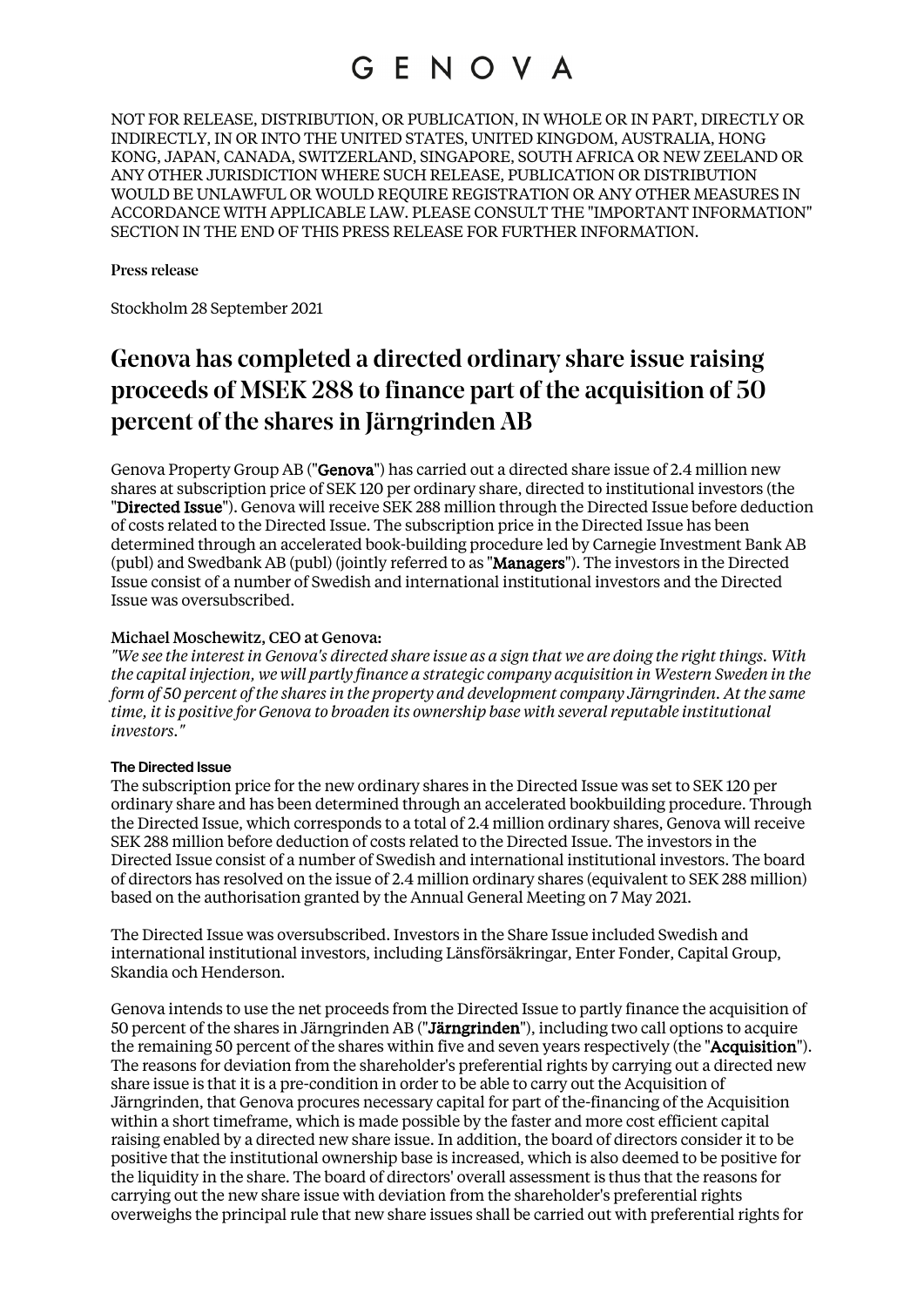existing shareholders and that a new issue with deviation from the shareholder's preferential rights is therefore in the interest of Genova and all its shareholders. The board of directors furthermore deems, in the light of the accelerated book building procedure carried out by the Managers, that the Directed Issue, including the determination of the subscription price which amounted to SEK 120 and thereby corresponds to a discount of 4 percent compared to the closing price on Nasdaq Stockholm on 28 September 2021, is on market terms.

After the registration of the Directed Issue with the Swedish Companies Registration Office, the total number of ordinary shares in Genova will increase with 2.4 million ordinary shares, and amount to 41,976,966. The Directed Issue entails a dilution of approximately 5,7 percent of the number of shares and votes in the Company, based on the total amount of shares in Genova after the Directed Issue. The share capital will increase by SEK 2,880,000 from SEK 47,492,359.20 to SEK 50,372,359.20.

#### **Settlement and lock-up undertakings**

The Directed Issue will be subscribed for by Swedbank AB (publ) at the quota value to settle the delivery of ordinary shares to investors.

In addition, Genova has, with customary exceptions, undertaken to not issue new shares during a period of 180 calendar days calculated from 28 September 2021.

#### **Advisers**

Carnegie Investment Bank AB (publ) and Swedbank AB (publ) are Joint Global Coordinators. Gernandt & Danielsson Advokatbyrå KB acts as legal advisors to Genova and Wigge & Partners KB acts as legal advisors to the Managers in connection with the Directed Issue.

#### For further information, please contact:

CEO, Michael Moschewitz, mobile +46 (0)70-713 69 39, michael.moschewitz@genova.se

#### **About Genova**

Genova Property Group AB (publ) is a modern property company with a personal touch that owns, manages and develops properties with focus on Greater Stockholm area and Uppsala Region. On 30 June 2021, the value of the company's property portfolio amounted to approximately SEK 7.1 billion with a lettable area of approximately 243,000 sqm and the company held 6,782 building rights for residential units. Genova's ordinary shares have been listed on Nasdaq Stockholm since June 2020.

This information is such information that Genova Property Group AB (publ) is obligated to make public pursuant to the EU Market Abuse Regulation. The information was submitted for publication, through the agency of the contact persons set out above, on 28 September 2021 at 21.55 CEST.

Genova – Smålandsgatan 12 – SE-111 46 Stockholm – www.genova.se

#### **Important information**

The release, announcement or distribution of this press release may, in certain jurisdictions, be subject to restrictions and the recipients of this press release in jurisdictions where this press release has been published or distributed shall inform themselves of and follow such legal restrictions. The recipient of this press release is responsible for using this press release, and the information contained herein, in accordance with applicable rules in each jurisdiction. This press release does not constitute an offer, or a solicitation of any offer, to buy or subscribe for any securities in Genova in any jurisdiction, neither from Genova nor from someone else.

This press release does not identify or suggest, or purport to identify or suggest, the risks (direct or indirect) that may be associated with an investment in the Company's shares. Any investment decision to acquire or subscribe for shares in connection with the directed issue must be made on the basis of all publicly available information relating to the Company and the Company's shares. Such information has not been independently verified by Genova. The information in this press release only aims to provide background information and does not claim to be full or complete. No information, regardless of purpose, should be attached to the information in this press release or its accuracy or completeness.

This press release does not constitute a recommendation for any investors' decisions regarding the Directed Issue. Each investor or potential investor should conduct a self-examination, analysis and evaluation of the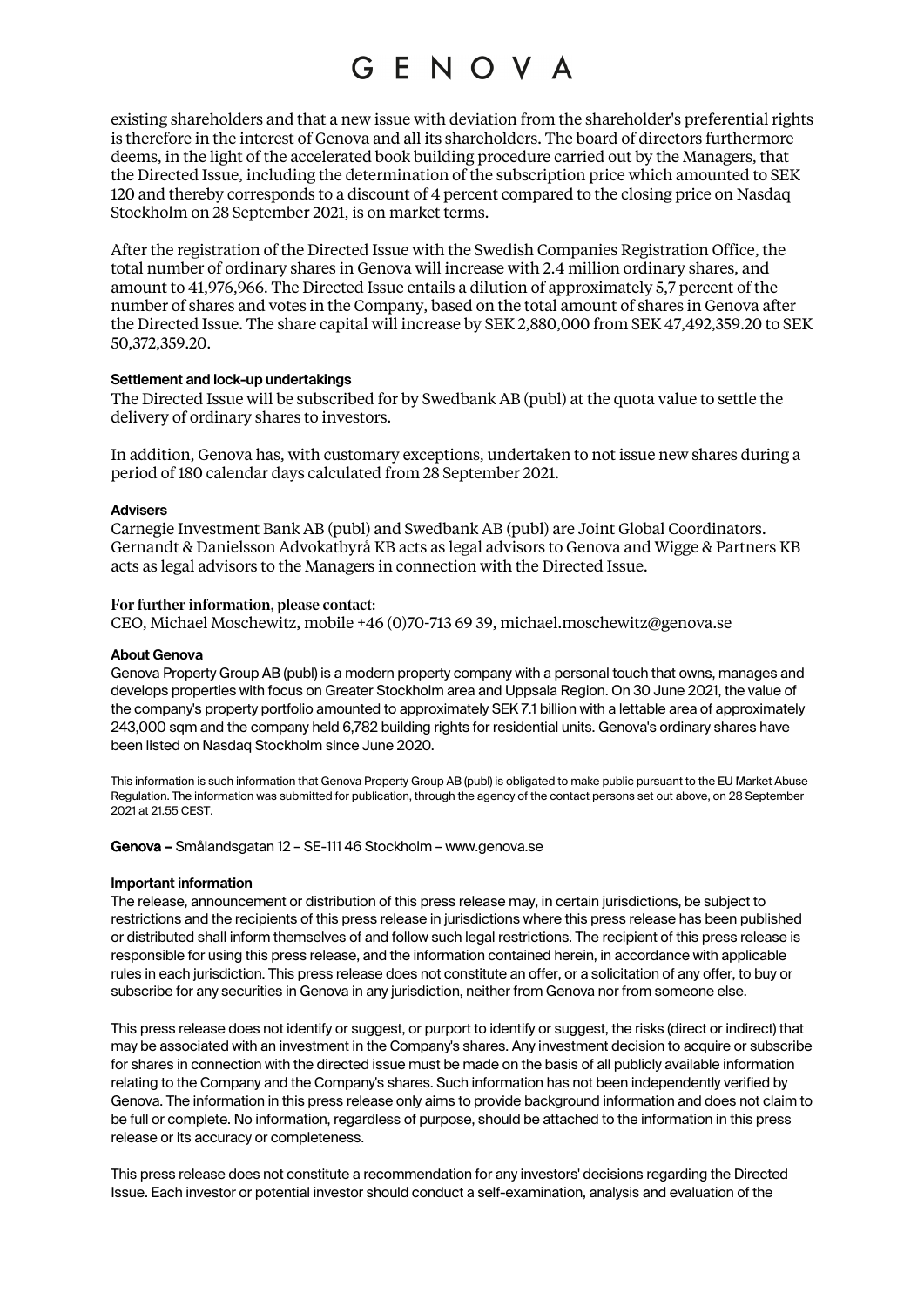business and information described in this press release and publicly available information. The price and value of the securities can decrease as well as increase. Achieved results do not provide guidance for future results.

This press release does not constitute or form part of an offer or solicitation to purchase or subscribe for securities in the United States. The securities referred to herein may not be sold in the United States absent registration or an exemption from registration under the US Securities Act of 1933, as amended (the "Securities Act"), and may not be offered or sold within the United States absent registration or an applicable exemption from, or in a transaction not subject to, the registration requirements of the Securities Act. There is no intention to register any securities referred to herein in the United States or to make a public offering of the securities in the United States. The information in this press release may not be announced, published, copied, reproduced or distributed, directly or indirectly, in whole or in part, within or into the Australia, Canada, Japan, Hong Kong, New Zealand, Singapore, United Kingdom, South Africa, Switzerland, the United States or in any other jurisdiction where such announcement, publication or distribution of the information would not comply with applicable laws and regulations or where such actions are subject to legal restrictions or would require additional registration or other measures than what is required under Swedish law. Actions taken in violation of this instruction may constitute a crime against applicable securities laws and regulations.

This press release is not a prospectus for the purposes of Regulation (EU) 2017/1129 (the "Prospectus Regulation") and has not been approved by any regulatory authority in any jurisdiction. Genova has not approved any offer to the public of shares or other securities in any of the EEA countries and no prospectus has been or will be prepared in connection with the Directed Issue. In all EEA Member States, this notice is addressed and is addressed only to qualified investors in that Member State within the meaning of the Prospectus Regulation.

#### **Forward looking statements**

This press release contains forward-looking statements that reflect the Company's intentions, beliefs, or current expectations about and targets for the Company's and the Group's future results of operations, including Genova's current beliefs or expectations about future events and financial and operational achievements, including statements about guidance, planning, prospects and strategies. Words like "intend", "estimate", "expect", "can" and similar expressions about indications or predictions about future development or trends which are not based on historical facts constitutes forward-looking information. Even if Genova believes that these statements are based on reasonable assumptions and expectations, it cannot give any warranties for that any such forward looking statements will be materialised. Since these forward looking statements involve both known and unknowns risks and uncertainties, the actual outcome can be essentially different compared to the forward-looking information. Such risks and uncertainties include but are not limited to the following: that the Acquisition contributes to the achievements of Genova's operational and financial targets. Estimated total investment volume in Järngrinden's property development portfolio as well as estimated value after the completion of the development portfolio. Based on Järngrinden's financial results 12 months from the last day in June 2021, the Acquisition is expected to have a positive influence on Genova's results of around 35 MSEK on a yearly basis, notwithstanding of the effects on the result entailed by the capital injection of 275 MSEK to Järngrinden due to the Acquisition. Forward looking statements in this press release only apply at the time for the press release and may be changed without notice. Genova does not undertake any obligation to publicly update or revise any forward looking statement as a result of new information, future events or anything else, if it is not required by applicate law or rules at the stock exchange.

In the United Kingdom this press release, including any other information regarding the securities as mentioned here, is distributed and directed only, and an investment or investment activity attributable to this document are only available to an will be used by "qualified investors" which (i) have professional investment experience falling within the at any time applicable Article 19(5) of the Financial Services and Markets Act 2000 (Financial Promotion) Order 2005 (the "Order"), or (ii) are high net worth entities or other persons to which it can legally be undertaken with encompassed by Article 49(2)(a) to (d) of the Order (all such persons under (a) and (b) above are jointly referred to as "Relevant Persons"). The Securities are only available to, and every invitation, offer or agreement to subscribe, buy or otherwise acquire such securities will only include Relevant Persons. Those who are not Relevant Persons shall not act on, or rely on, these documents or their content.

#### **Information to distributors**

Solely for the purposes of the product governance requirements contained within: (a) EU Directive 2014 /65/EU on markets in financial instruments, as amended ("MiFID II"); (b) Articles 9 and 10 of Commission Delegated Directive (EU) 2017/593 supplementing MiFID II; and (c) local implementing measures (together, the "MIFID II Product Governance Requirements"), and disclaiming all and any liability, whether arising in tort, contract or otherwise, which any "manufacturer" (for the purposes of the MiFID II Product Governance Requirements) may otherwise have with respect thereto, the shares in Genova have been subject to a product approval process,